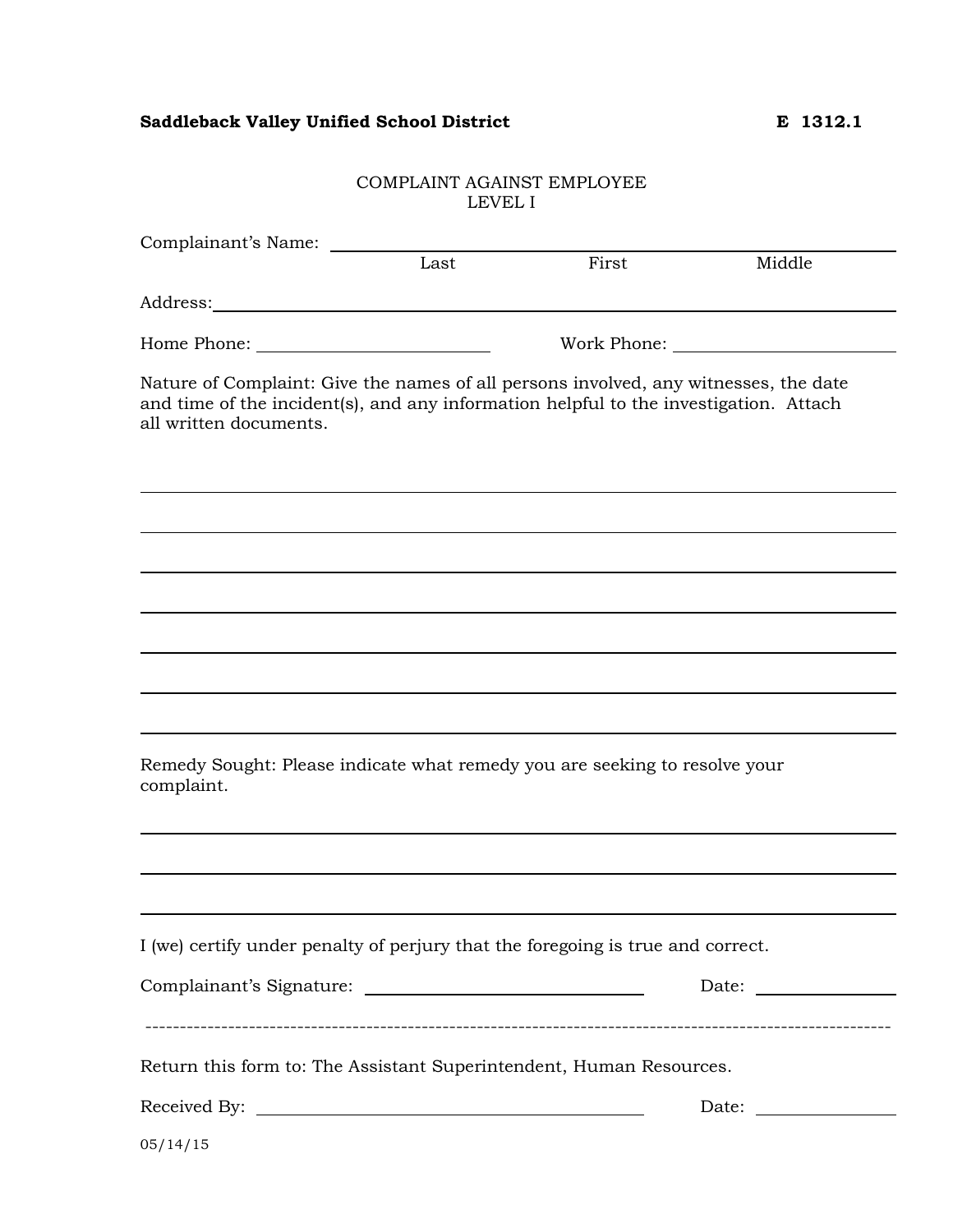# Saddleback Valley Unified School District **E** 1312.1

### COMPLAINT AGAINST EMPLOYEE LEVEL II

| Complainant's Name:                                                                                                                                                                                            |      |                                                                                                                                                                                                                                |        |  |  |
|----------------------------------------------------------------------------------------------------------------------------------------------------------------------------------------------------------------|------|--------------------------------------------------------------------------------------------------------------------------------------------------------------------------------------------------------------------------------|--------|--|--|
|                                                                                                                                                                                                                | Last | First                                                                                                                                                                                                                          | Middle |  |  |
|                                                                                                                                                                                                                |      |                                                                                                                                                                                                                                |        |  |  |
|                                                                                                                                                                                                                |      | Work Phone: University of the University of the University of the University of the University of the University of the University of the University of the University of the University of the University of the University o |        |  |  |
| Reason for Appeal to Level II: Identify the specific reasons the Level I decision is not<br>responsive to your complaint and provide any new and relevant information that was<br>not investigated in Level I. |      |                                                                                                                                                                                                                                |        |  |  |
|                                                                                                                                                                                                                |      |                                                                                                                                                                                                                                |        |  |  |
|                                                                                                                                                                                                                |      |                                                                                                                                                                                                                                |        |  |  |
|                                                                                                                                                                                                                |      |                                                                                                                                                                                                                                |        |  |  |
|                                                                                                                                                                                                                |      |                                                                                                                                                                                                                                |        |  |  |
| Remedy Sought: Please indicate what remedy you are seeking to resolve your<br>complaint.                                                                                                                       |      |                                                                                                                                                                                                                                |        |  |  |
| I (we) certify under penalty of perjury that the foregoing is true and correct.                                                                                                                                |      |                                                                                                                                                                                                                                |        |  |  |
|                                                                                                                                                                                                                |      |                                                                                                                                                                                                                                |        |  |  |
| Return this form to: The Assistant Superintendent, Human Resources.                                                                                                                                            |      |                                                                                                                                                                                                                                |        |  |  |
|                                                                                                                                                                                                                |      |                                                                                                                                                                                                                                |        |  |  |
| 05/14/15                                                                                                                                                                                                       |      |                                                                                                                                                                                                                                |        |  |  |